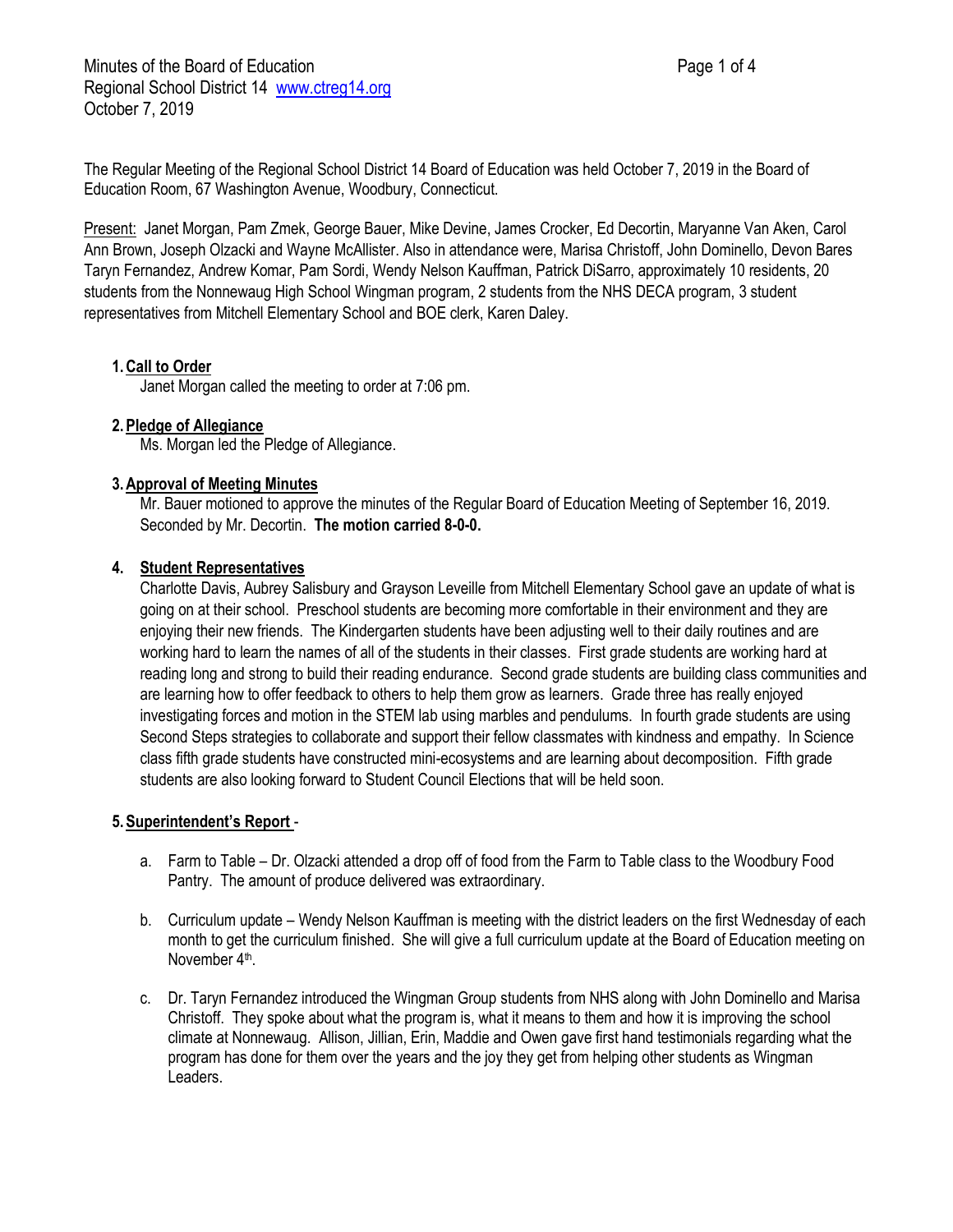d. Test Results – State testing results from grade eight were particularly troubling. A diagnostic was done by College Board and a meeting was held to go over the findings with the Vice President of College Board and district administrators. There will be changes implemented to help improve these scores and there will be a continual focus on assuring that the students are prepared for and perform their best for these important assessments.

# **6.Board Committee Reports**

- **a. Finance Committee Report** Mr. Bauer reports that the year to date spending and revenue is on track for this fiscal year. There has been a small decrease in VoAg tuition from sending schools. This is due to a small decrease in the number of students enrolled. Donna Marcinek, Director of Student Services gave the quarterly update. The budget looks good but will be closely monitored. The Finance Committee was not able to go over all agenda items due to time constraints getting to the regular Board of Education meeting. They will meet again prior to the next Board of Education meeting on October 21, 2019 to finish up the agenda items that weren't discussed.
- **b.** Building Committee Report Mr. Bauer reported that the building committee met on September 17<sup>th</sup>. Several change orders were approved. Furniture delivery and classroom set up is finishing. The gym floor change was approved and is moving forward. After the floor is complete the bleachers can be installed. The A/V infrastructure was reviewed to look at being able to provide better video production possibilities to the students as well as the community. Protective mats will be installed on the track to protect the surface from cleats. The committee heard through various channels that residents were concerned that the field sizes were not proper and to specifications. The committee measured the fields and they are all exactly correct and to the specifications given to the architect. Mr. Bauer asked that if residents are concerned about anything related to the renovations that they go straight to the committee to have their questions answered.
- **c. Policy Committee Report** Ms. Morgan reported that the Policy Committee met and went over where they are in the policy revision process. There is one policy ready for first read, Religion and Religious Requirements. Ms. Morgan asked that the Board review the policy prior to the next Board meeting so it can be discussed and voted on. The next Policy meeting is on October 28<sup>th</sup> at 6:00 pm.
- **d.** Workshop Committee Report Ms. Zmek reported that the workshop on September 28<sup>th</sup> was very productive and Dr. Erardi and Attorney Sommaruga gave excellent presentations to assist the Board with their work. The board agreed that they ran short on time during the workshop so they would like to meet again to pick up where they left off. The original date to meet again was October 29<sup>th</sup> but that day will not work for all members. Ms. Zmek asked the members to look at their calendars and work together to choose a new date that will work for everyone.

## **7.Board Chair Comments** –

- **a.** Letter of Thanks Ms. Morgan read excerpts of a letter from parents to Bill Nemec and Suzie Greene at Woodbury Middle School. The family is pleased to see all the positive things happening at Woodbury Middle School and commented to what a great team everyone is.
- **b.** Donation Dr. Jason Bouchard, Director of Arts and Music has facilitated a donation from Enfield Public High School of 125 band uniforms. The uniforms are black with a blue sash. They will be fitted with a patch that represents Region 14. The value of all of the uniform pieces is \$25,237.50. Mr. Bauer moved that the Region 14 Board of Education accept the donation of the band uniforms. Mr. Crocker seconded. **Motion carried 8-0-0**.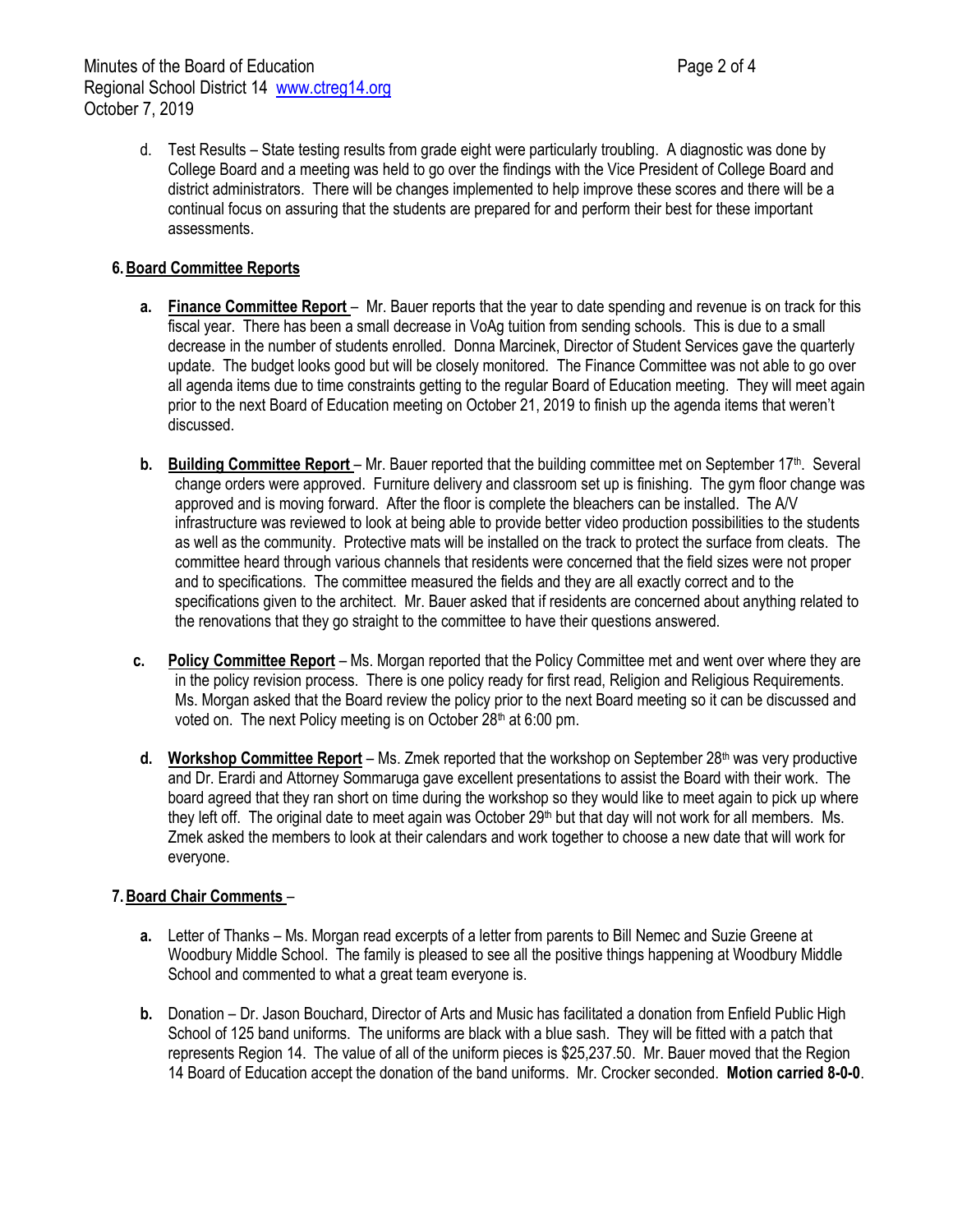# **8.Public Comment** –

- **a.** Annabelle Montero and Victoria O'Bar, Woodbury They are members of the girls Volleyball team and would like to thank Mr. Nemec, Mrs. Greene, the Superintendent and the Board of Education for making the necessary adjustments so they could play home games at Woodbury Middle School this fall rather than having away games due to the renovations.
- **b.** John Chapman, Woodbury Leadership and goal setting should be at the forefront of the work. Mr. Chapman would like to know if the evaluation criteria's have been put in place for the Superintendent since his contract was renewed? How are goals overseen with the school level administrators and how does that trickle down to the teachers?

### **9.Old Business** - none

### **10. New Business** – Field Trips

Motion 1: Mr. Bauer *moved* that the Region 14 Board of Education approve Nonnewaug High School DECA students to the DECA International Career Development Conference in Nashville, TN, April 29th through May 3rd 2020 for 2- 15 students, and 1 background checked chaperone via air, taxi and DECA shuttle and funded by the Nonnewaug DECA student fund and the Business Department budget. Seconded by Ms. Brown. **Motion carried 8-0-0.**

Mr. Devon Bares, DECA advisor introduced Cassandra Barbino and Cosmo Lovig. Cassandra is the President of the Nonnewaug DECA chapter and is also on the DECA State Board for Connecticut. Cosmo is the Vice President of the Nonnewaug chapter of DECA. Cosmo and Cassandra spoke about what DECA does at NHS. The school store is run by DECA and the group also assembled prosthetic hands for children in Africa. The DECA International Conference is held at a different location each year and NHS has represented very well in the past. Groups from all over the world compete at the conference. The organization provides leadership, networking and learning opportunities.

Motion 2: Mr. Bauer *moved* that the Region 14 Board of Education approve Woodbury Middle School 8th grade Students trip to Washington DC May 6<sup>th</sup> through May 8<sup>th</sup> 2020 for approximately 107 students and 15 background checked chaperones via coach bus funded by the students. Seconded by Ms. Van Aken. **Motion carried 8-0-0.**

Calendars: The draft of Board of Education meetings for next year needs to be reviewed by the Board. There will be meetings in Bethlehem in March, May, July and November. The budget meeting dates are tentative. This meeting schedule is to be review and voted on at the next meeting on October 21<sup>st</sup>.

There are two different calendars for next school year. One with a student start date of August 26, 2020 and the other with September 3, 2020 as the start date. Dr. O is requesting three days for staff prior to the students returning to get through all of the mandatory training that needs to be done. The Board members will review, discuss and vote on the calendar at the next meeting on October 21st. On the back of the calendars will be a listing of holidays relevant to our students but are not always holidays that school is closed. If a student is celebrating their religious holiday when school is in session their absence will be excused.

**11. Other Business** – Dr. Olzacki introduced Patrick DiSarro as the new Webmaster for Region 14. He will be overseeing the website, app and digital backpack to name a few. Mr. DiSarro is happy to be onboard as a part of the Region 14 team.